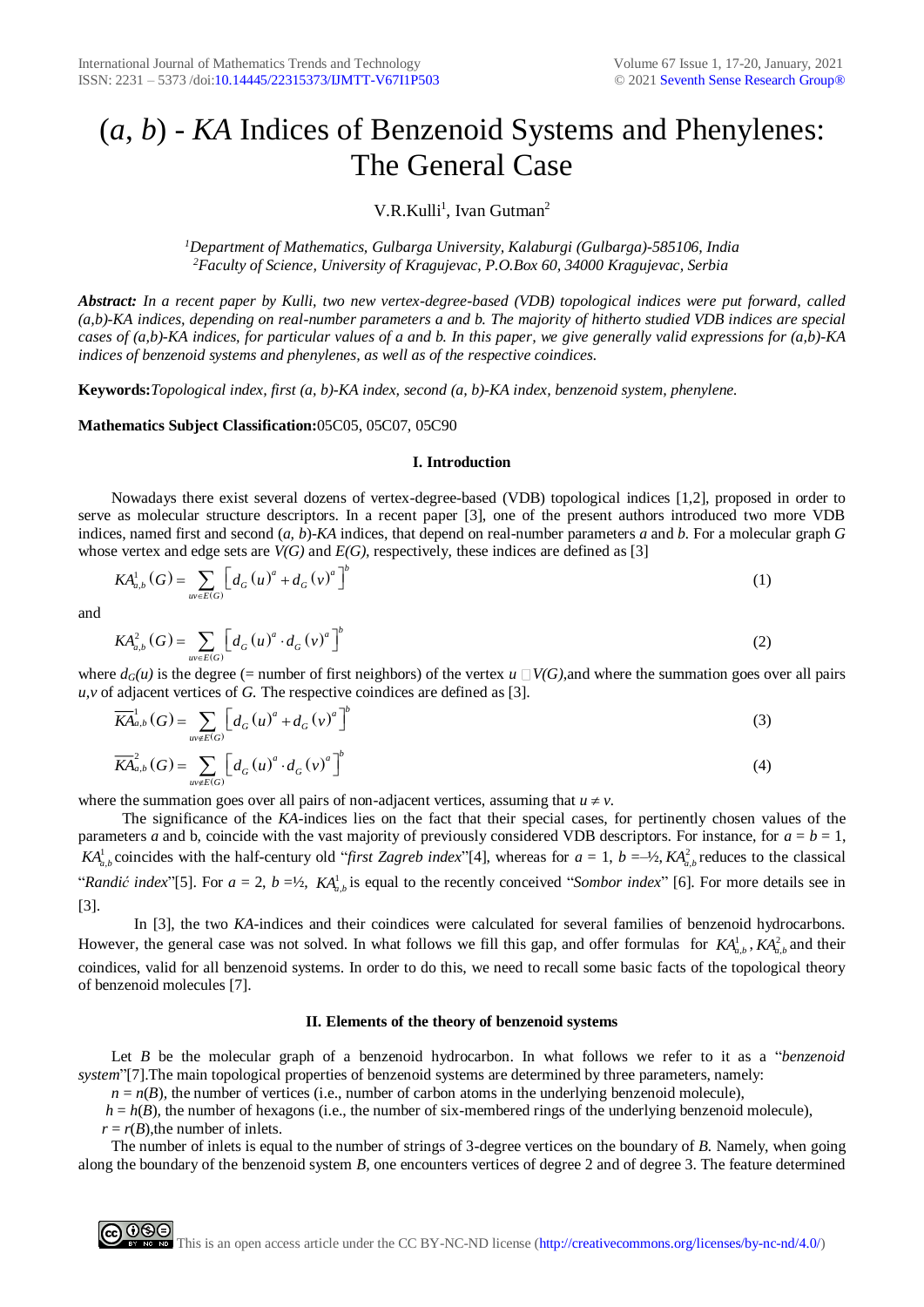by the sequence 232 is said to be a "*fissure*"*.* The features pertaining to the sequences 2332, 23332, and 233332, are referred to as "*bay*", "*cove*", and "*fjord*"*,* respectively. For an illustrative example see Figure 1.



**Figure1.** A benzenoid system and the features on its boundary. It has 4 fissures, one bay, one cove, and one fjord. Thus its number of inlets is  $r = 4+1 + 1 + 1 = 7$ .

All vertices of a benzenoid system *B* are either of degree 2 or of degree 3. Their numbers are

 $n_2 = n_2(B) = 2h - 2$  $n_3 = n_3(B) = n - 2h + 2.$ 

The edges of *B* connect either two vertices of degree 2, or two vertices of degree 3, or a vertex of degree 2 with a vertex of degree 3. Their numbers are  $m_{22}$ ,  $m_{33}$ , and  $m_{23}$ , respectively. It has been shown [7,8] that

 $m_{22} = m_{22}(B) = n -2h - r + 2$  $m_{33} = m_{33}(B) = 3h - r - 3$  $m_{23} = m_{23}(B) = 2r$ .

If we denote by  $\bar{m}_{ij}$  the number of pairs of non-adjacent vertices of *B* having degrees *i*and *j*, then

$$
\overline{m}_{22} = \overline{m}_{22} (B) = \binom{n_2}{2} - m_{22}
$$
\n
$$
\overline{m}_{33} = \overline{m}_{33} (B) = \binom{n_3}{2} - m_{33}
$$
\n
$$
\overline{m}_{23} = \overline{m}_{23} (B) = n_2 n_3 - m_{23}.
$$

We see that all structural details of *B*, needed in the subsequent section, are determined by the three fundamental parameters *n, h,* and r.

## **III. General expressions for (***a***,** *b***)-KA indices of benzenoid systems**

Bearing in mind the considerations in the previous section, Eqs.  $(1)$ ,  $(2)$ ,  $(3)$ , and  $(4)$  can be rewritten as  $KA_{a,b}^{1}(B) = [2^{a} + 2^{a}]^{b} m_{22}(B) + [3^{a} + 3^{a}]^{b} m_{33}(B) + [2^{a} + 3^{a}]^{b} m_{23}(B)$  $KA_{a,b}^{2}(B) = [2^{a} \times 2^{a}]^{b} m_{22}(B) + [3^{a} \times 3^{a}]^{b} m_{33}(B) + [2^{a} \times 3^{a}]^{b} m_{23}(B)$  $\begin{split} \overline{K\!A}^1_{a,b}\left(B\right) \!=\! \left[2^a+2^a\right]^b \,\overline{m}_{22}\left(B\right) \!+\! \left[3^a+3^a\right]^b \,\overline{m}_{33}\left(B\right) \!+\! \left[2^a+3^a\right]^b \,\overline{m}_{23}\left(B\right) \\ \overline{K\!A}^2_{a,b}\left(B\right) \!=\! \left[2^a \!\times\! 2^a\right]^b \,\overline{m}_{22}\left(B\right) \!+\! \left[3^a \!\times\! 3^a\right]^b \,\overline{m}_{33}\left(B\right$  $\overline{KA}_{a,b}^{1}(B) = [2^{a} + 2^{a}]^{b} \overline{m}_{22}(B) + [3^{a} + 3^{a}]^{b} \overline{m}_{33}(B) + [2^{a} + 3^{a}]^{b} \overline{m}_{23}(B)$ <br>  $\overline{KA}_{a,b}^{2}(B) = [2^{a} \times 2^{a}]^{b} \overline{m}_{22}(B) + [3^{a} \times 3^{a}]^{b} \overline{m}_{33}(B) + [2^{a} \times 3^{a}]^{b} \overline{m}_{23}(B)$ from which it follows  $KA_{a,b}^{1}(B) = 2^{(a+1)b} (n-2h-r+2) + 2^{b}3^{ab} (3h-r-3) + 2(2^{a}+3^{a})^{b} r$  $KA_{a,b}^{1}(B) = 2^{(a+1)b} (n-2h-r+2) + 2^{b}3^{ab} (3h-r-3) + 2(2^{a}+3)$ <br> $KA_{a,b}^{2}(B) = 2^{2ab} (n-2h-r+2) + 3^{2ab} (3h-r-3) + 2 \cdot 6^{2ab} r$ (5) (6)  $\overline{KA}_{a,b}^{1}(B) = 2^{(a+1)b} [(h-1)(2h-3)-(n-2h-r+2)]$  $2^{b}3^{ab}$   $\left(\frac{1}{2}(n-2h+2)(n-2h+1)-(3h-r-3)\right)$  $\begin{bmatrix} 1 & 0 & 0 & 0 \end{bmatrix}$  $b + 2^{b}3^{ab} \left[ \frac{1}{2}(n-2h+2)(n-2h+1) - (3h-r-3) \right] + 2(2^{a}+3^{a})^{b} [(h-1)(n-2h+2)-r]$ (7)  $\overline{KA}_{a,b}^{2}(B) = 2^{2ab} [(h-1)(2h-3) - (n-2h-r+2)] + 3^{2ab} \frac{1}{2}(n-2h+2)(n-2h+1) - (3h-r-3)$  $\begin{bmatrix} 1 & 0 & 0 & 0 \end{bmatrix}$  $\left[\frac{1}{2}(n-2h+2)(n-2h+1)-(3h-r-3)\right]$ 

 $+2 \cdot 6^{ab} [(h-1)(n-2h+2)-r].$ 

These formulas enable the calculation of KA-indices and coindices of any benzenoid system, for which the easily established parameters *n*, *h, r* are known.

(8)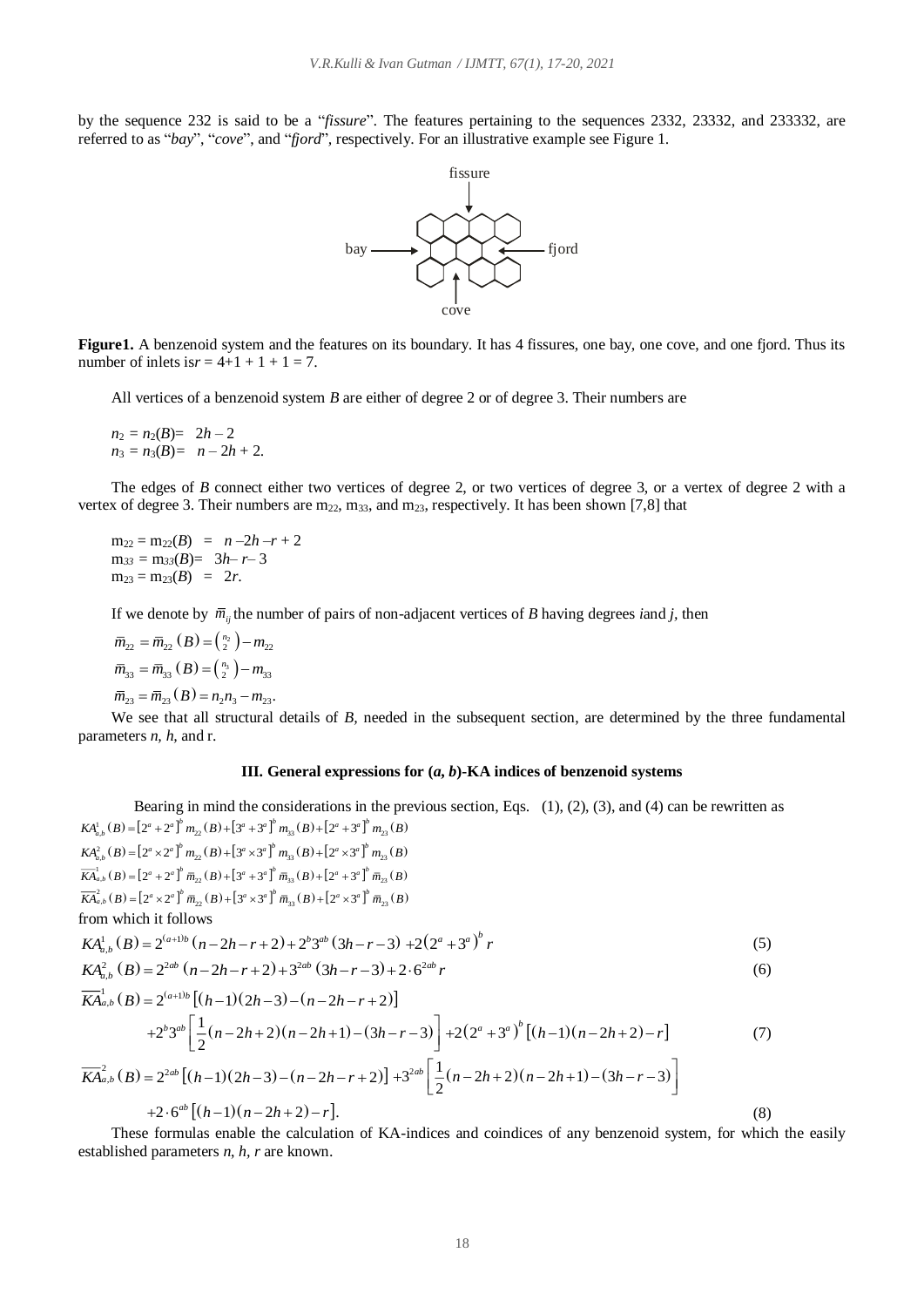#### **IV. Elements of the theory of phenylenes**

Phenylenes are a kind of chemical compounds whose carbon atoms form 6 and 4 members cycles in it. Every 4 membered cycle (or square) is next to two disjoint 6-membered cycles (or hexagons) and no two hexagons are found to be next to each other. By calculation, we obtain that a phenylene *P*has 6*h* vertices and 8*h* – 2 edges, where *h* is the member of hexagons in P[8]. The graph of *P* with 8 hexagons is shown in Figure 2.



Figure 2. Graph of a phenylene *P*.

As for the example of phenylenes, a fissuse, bay, cove, fjord, and logoon are considered in the same manner as the benzenoid systems [8].

All vertices of a phenylene *P* are either of degree 2 or of a degree 3. Their numbers are

$$
p_2 = p_2(P) = 2h + 4
$$
  

$$
p_3 = p_3(P) = 4h - 4.
$$

The edge set  $E(P)$  can be divided into three partitions [8]:

 $e_{22} = e_{22} (P) = 2h - r + 4 = n - 4h - r + 4$  $e_{33} = e_{33} (P) = 6h - r - 6$  $e_{23} = e_{23} (P) = 2r$ .

If we denote by  $\overline{e}_{ij}$  the number of pairs of non-adjacent vertices of *P* having degree *i* and *j*, then

$$
\overline{e}_{22}(P) = \binom{p_2}{2} - e_{22}
$$
\n
$$
= (h+2)(2h+3) - (n-4h-r+r)
$$
\n
$$
\overline{e}_{33}(P) = \binom{p_3}{2} - e_{33}
$$
\n
$$
= (2h-2)(4n-5) - (6h-r-6)
$$
\n
$$
\overline{e}_{23}(P) = p_2 p_3 - e_{23}
$$
\n
$$
= (2h+4)(4h-4) - 2r.
$$

We see that all structural details of *P*, needed in the subsequent section, are computed by the three fundamental parameters *n*, *h*, and *r*.

#### **V. General expressions for (***a***,** *b***)-***KA* **indices of phenylenes**

Bearing in mind the considerations in the previous section, Eqs.  $(1)$ ,  $(2)$ ,  $(3)$  and  $(4)$  can be rewritten as  $KA_{a,b}^{1}(P) = [2^{a} + 2^{a}]^{b} e_{22}(P) + [3^{a} + 3^{a}]^{b} e_{33}(P) + [2^{a} + 3^{a}]^{b} e_{23}(P)$  $KA^2_{a,b}(P) = [2^a \times 2^a]^b e_{22}(P) + [3^a \times 3^a]^b e_{33}(P) + [2^a \times 3^a]^b e_{23}(P)$  $\overline{KA}_{a,b}^{1}(P) = [2^{a} + 2^{a}]^b \overline{e}_{22}(P) + [3^{a} + 3^{a}]^b \overline{e}_{33}(P) + [2^{a} + 3^{a}]^b \overline{e}_{23}(P)$  $\overline{KA}_{a,b}^{2}(P) = [2^{a} \times 2^{a}]^b \overline{e}_{22}(P) + [3^{a} \times 3^{a}]^b \overline{e}_{33}(P) + [2^{a} \times 3^{a}]^b \overline{e}_{23}(P)$ from which it follows. from which it follows.<br>  $KA_{a,b}^{1}(P) = 2^{(a+1)b} (n-2h-r+4) + 2^{b}3^{ab} (6h-r-6) + 2(2^{a}+3^{a})^{b}$  $(a^{a} + 3^{a})^{b}$  *r*  $KA_{a,b}^{2}(P) = 2^{2ab}(n-4h-r+4)+3^{2ab}(6h-r+6)+2\times6^{2ab}r$  $\int_{a,b}^{1} (P) = 2^{(a+1)b} [(h+2)(2h-3) - (n-4h-r+4)]$  $\overline{KA}_{a,b}^{2}(P) = 2^{2ab}(n-4h-r+4)+3^{2ab}(6h-r+6)+2\times6^{2ab}r$ <br>  $\overline{KA}_{a,b}^{1}(P) = 2^{(a+1)b}[(h+2)(2h-3)-(n-4h-r+4)] +2^{b}3^{ab}[(2h+2)(4h-5)-(6h-r-6)]$  $+2(2^a+3^a)^b[(2h+4)(4h-4)-2r]$  $L_{a,b}^{2}(P) = 2^{2ab} [(h+2)(2h+3) - (n-4h-r+4)]$ +2(2<sup>a</sup> + 3<sup>a</sup>) [(2h + 4)(4h - 4) - 2r]<br>  $\overline{KA}_{a,b}^{2}(P) = 2^{2ab} [(h+2)(2h+3) - (n-4h-r+4)] + 3^{2ab} [(2h+2)(4h-5) - (6h-r-6)]$  $+3^{2ab}$   $((2h+2)(4h-5)-(6h-r-6)$